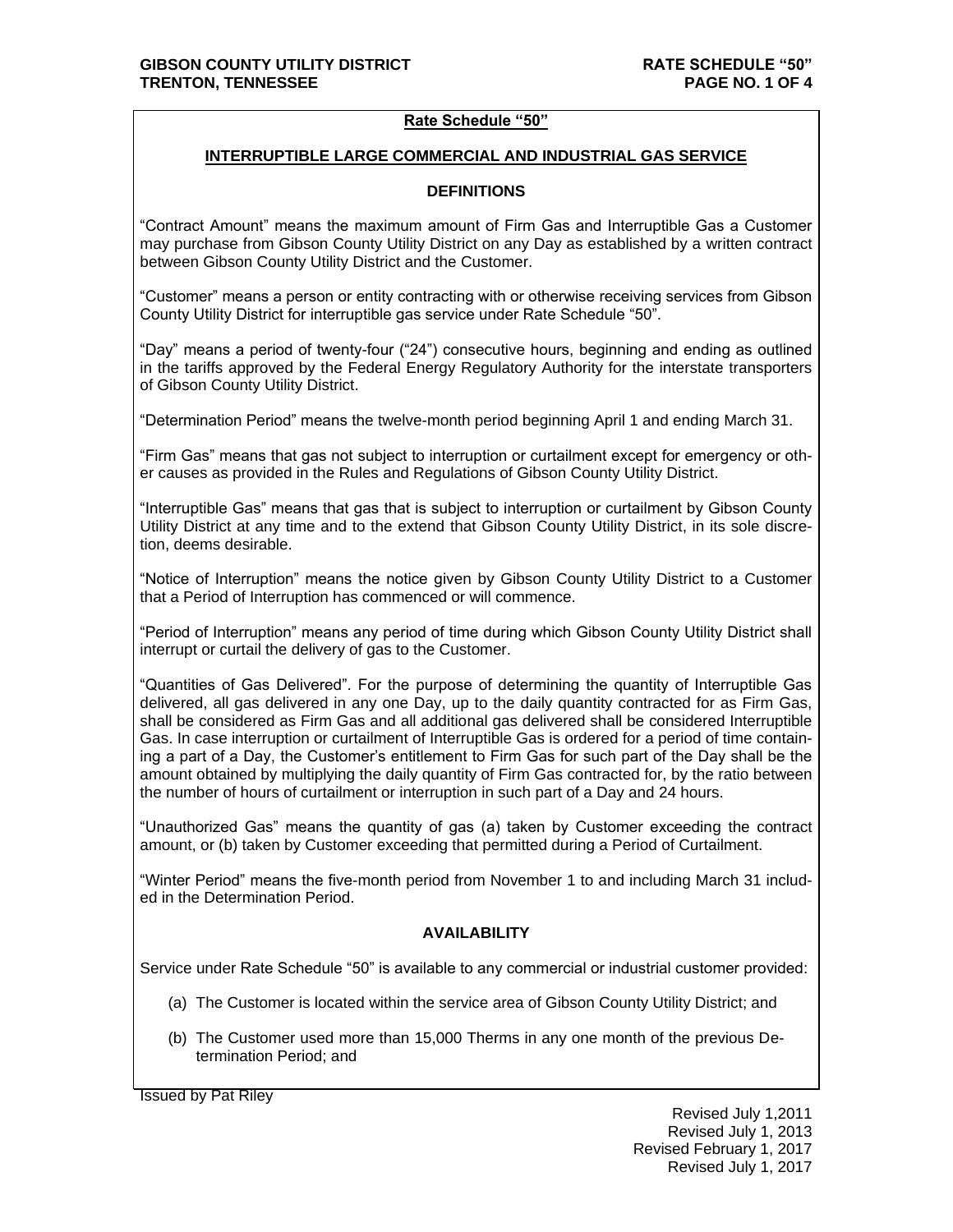### **GIBSON COUNTY UTILITY DISTRICT RATE SCHEDULE "50" TRENTON, TENNESSEE PAGE NO. 2 OF 4**

- (c) The Customer shall be permitted to purchase only one Therm of Firm Gas under Rate Schedule "50" for each two Therm of Interruptible Gas that are purchased; and
- (d) The Customer must have alternate fuel facilities of sufficient capacity capable of providing 100 percent of the Customer's Interruptible Gas service requirements during periods of gas interruption or curtailment. Customer shall maintain such facilities ready for operation at any time. Interruption or curtailment shall be immediately effective on verbal notification by Gibson County Utility District, and Customer shall refrain from increasing or using gas until permitted to do so by Gibson County Utility District. It is understood and agreed that Gibson County Utility District will have the right to cut off gas service without further notice to the Customer in the event Customer fails to curtail the use of gas accordance with the verbal notice of interruption or curtailment given by Gibson County Utility District; and
- (e) Gibson County Utility District must determine that its existing distribution system facilities are adequate and available for the requested service; and
- (f) The Customer meets the following definition of a commercial or industrial customer:

Commercial customers are businesses primarily engaged in the sale of goods or services, including institutions and governmental agencies. Industrial customers are engaged primarily in a process that creates or changes raw or unfinished materials into another form or product including the generation of electric power.

In the event Customer shall fail to continue to meet the conditions (a) through (d) and (f) during the previous Determination Period, service under Rate Schedule "50" shall no longer be available. Customer shall be reclassified to the appropriate rate schedule effective May 1 of each year.

A Customer may have multiple meters at each location. Each meter must meet the conditions imposed by (a) through (f) to qualify for Rate Schedule "50".

For a Customer with no more than two meters at each location, if one meter meets the conditions imposed by (a) through (f) and qualifies for Rate Schedule "50", then both meters may be presumed to qualify for Rate Schedule "50". However, each meter will be billed separately under Rate Schedule "50".

# **CHARACTER OF SERVICE**

Service under Rate Schedule "50" shall be considered Interruptible Service. Interruptible Service shall be available only to the extent that Gibson County Utility District has gas available that is not required by firm customers. If a Customer is served by gas purchased on an interruptible rate from a supplier of Gibson County Utility District, all conditions imposed by a supplier of Gibson County Utility District on the use of such Interruptible Gas shall likewise apply to such Customer as if Gibson County Utility District imposed the condition on the Customer.

Gas purchased under Rate Schedule "50" shall be used only by the Customer at its facilities and shall be delivered at a single point of delivery or multiple points of delivery located within the service area of Gibson County Utility District and shall not be resold by the Customer.

# **NET RATE**

The net rate for service under Rate Schedule "50" for each monthly billing period shall be the sum of the Customer Charge, Demand Charge, Commodity Charge, and Unauthorized Overrun Charge, each calculated as follows:

Issued by Pat Riley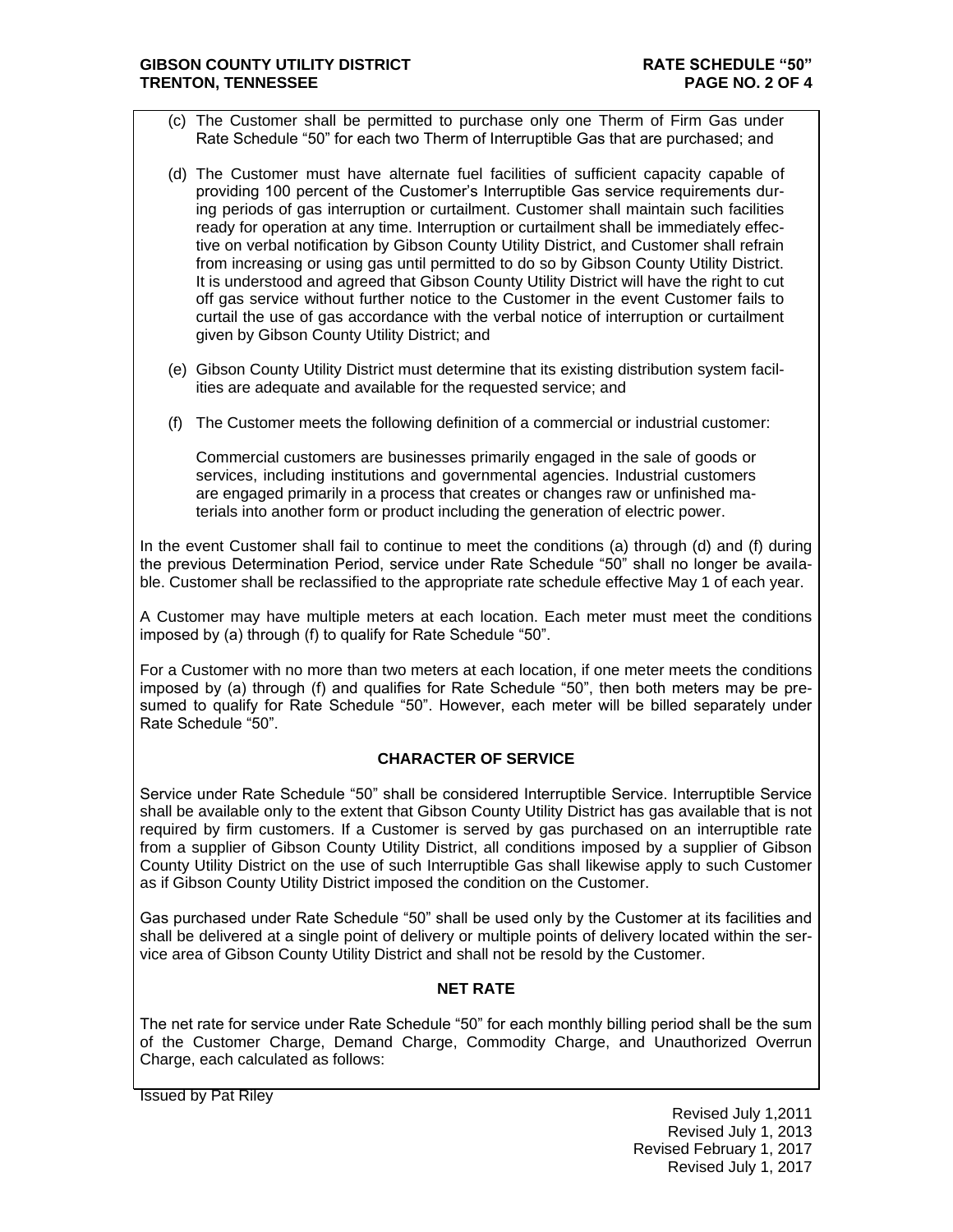| <b>Customer Charge</b>       | \$300.00                                                                                                                         |
|------------------------------|----------------------------------------------------------------------------------------------------------------------------------|
| Demand Charge:               | \$0.2100 per Therm of demand                                                                                                     |
| <b>Commodity Charge:</b>     |                                                                                                                                  |
| For Firm Gas:                | \$0.4858 per Therm plus the cost per Therm of<br>gas sold to Customer; plus                                                      |
| For Interruptible Gas:       | \$0.4858 per Therm for the first 15,000 Therms<br>plus the cost per Therm of gas sold to Custom-<br>er; plus                     |
|                              | \$0.4363 per Therm from 15,001 Therms to and<br>including 30,000 Therms plus the cost per<br>Therm of gas sold to Customer; plus |
|                              | \$0.3769 per Therm from 30,001 Therms to and<br>including 50,000 Therms plus the cost per<br>Therm of gas sold to Customer; plus |
|                              | \$0.3188 per Therm for the excess over 50,000<br>Therms plus the cost per Therm of gas sold to<br>Customer.                      |
| Unauthorized Overrun Charge: | \$2.00 per Therm of Unauthorized Gas (which is<br>in addition to the Interruptible Gas Commodity<br>Charge).                     |
|                              |                                                                                                                                  |

In determining the appropriate rate block to bill Interruptible Gas, both Firm Gas volumes and Interruptible Gas volumes shall be combined.

# **PURCHASED GAS ADJUSTMENT**

The cost per Therm of gas sold to Customer that is included in the Commodity Charge may be subject to the Purchased Gas Adjustment of Gibson County Utility District.

#### **MINIMUM BILL**

The minimum bill for each monthly billing period shall be the sum of the Customer Charge and the Demand Charge. The minimum bill will be billed for each monthly billing period beginning with the date of initial service and ending with the date service is terminated at the request of Customer, inclusive.

#### **PAYMENT TERMS**

Bills for service under Rate Schedule "50" are rendered monthly. Each bill rendered for service is due and payable on the date it is issued. The rates and charges under Rate Schedule "50" are net, the gross rate being fifteen percent ("15%") higher. In the event the current monthly bill is not paid on or before the last date for payment as specified on the bill, the gross rate shall apply to any unpaid amount of the bill.

# **DETERMINATION OF DEMAND**

For the purpose of Rate Schedule "50", demand shall be the daily quantity of gas contracted for as Firm Gas by Customer. On April 1 of each year, Customer may change the specified quantity of Firm Gas by written notice to Gibson County Utility District. Such requested change shall become effective on May 1 on the same year.

# **UNAUTHORIZED OVERRUN PENALTY**

Issued by Pat Riley